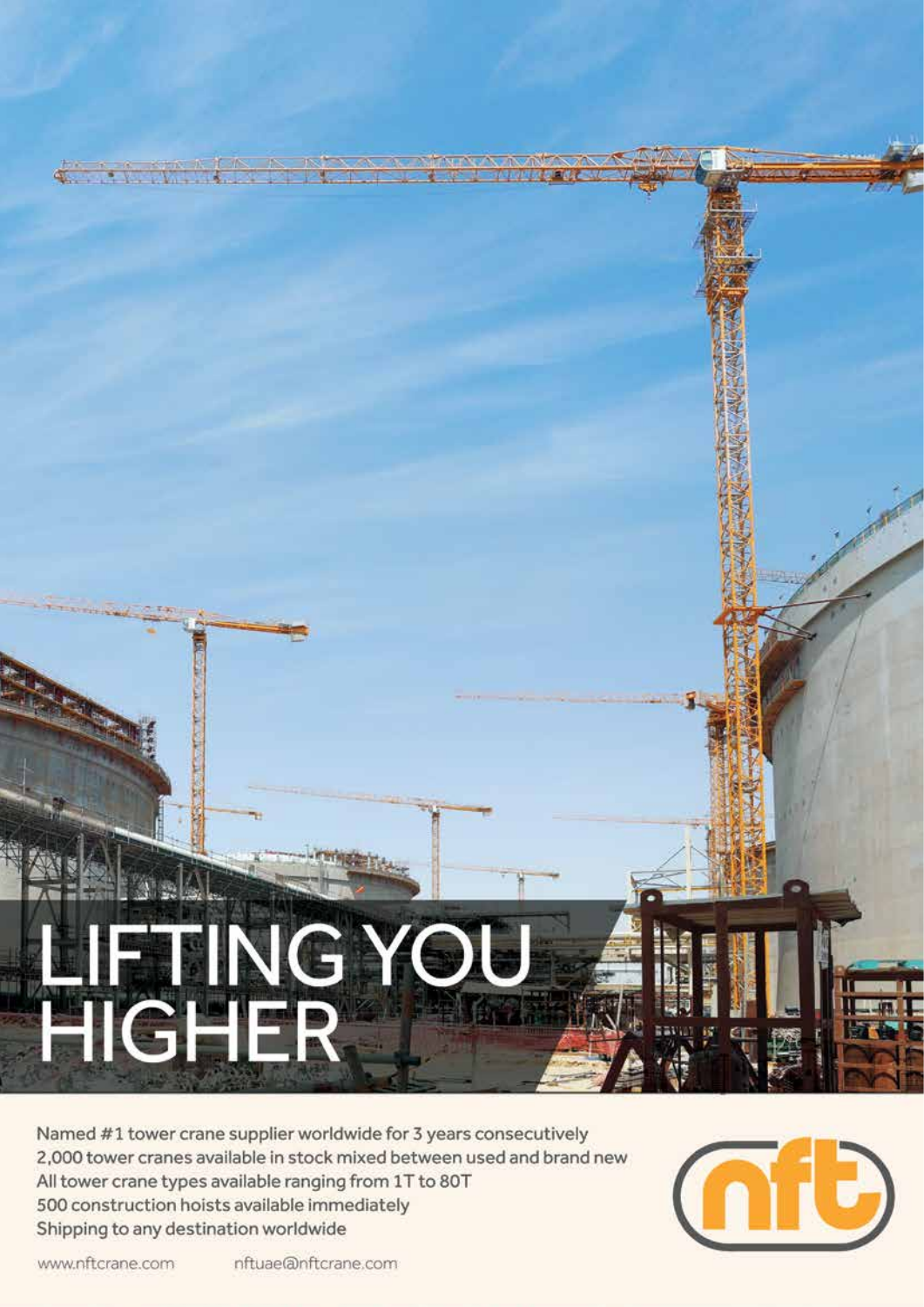

### **Future Stars**

**The Construction Plant-hire Association (CPA) announced the future stars of the UK construction equipment sector at a live awards ceremony attended by 220 people in mid-September.**



In spite of the challenges that employers, training providers and apprentices have faced during the pandemic, there were almost 70 nominations this year, one of the highest in the programme's nine year history.

**The top awards were won by:**

- **National Plant Mechanic of the Year (Level 2)** - **Dean Johnston, Liebherr**
- **National Plant Technician of the Year (Level 3)** - **Luke Thornton**, **GGR**
- **Plant Operative of the Year Jim Baraclough**, **L Lynch Plant Hire**
- **Plant Installer of the Year Liam Basson**, **Falcon Tower Crane Services**
- **Hire Controller of the Year Amy Wicks, L Lynch Plant Hire**
- **Best Personal Statement Beth Doel**, **HSS**
- **Judges' Special Award Lucy O'Rourke, Sunbelt Rentals**

CPA chief executive Kevin Minton, said: "The standard of entries for this year's Stars of the Future awards was exceptional and we were delighted to welcome the nominees and winners and congratulate them in person. The judges really had a difficult task choosing the winners, and it was reassuring to see that the future of the sector really is in safe hands."

The awards are intended to recognise and reward outstanding apprentices and trainees who not only bring ability and commitment to their learning and work, but also possess those extra capabilities which mark them out as potential leaders - the Stars of the Future.

The award categories reflect the key occupations in the equipment industry, and correspond with apprenticeships available, including

new 'Trailblazer' apprenticeships in England. A new category for 2021 was Plant Installer of the Year.

This year, Stars of the Future had a two tier judging process - the CPA selection panel and a panel of external judges who decided the eventual winners of each category.

The external judges included Martyn Price of O'Halloran & O'Brien, Kirsty Archbold-Laming of Southern Hoist Services, Graham Black of Earthmovers Magazine, Siôn Morgan Jones of ACOP Group, Katie Kelleher of Select Plant Hire, Gary Barnes of Costain, Leigh Sparrow of the Vertikal Press and Arran Willis of Liebherr.

The winners also won prizes, such as snap-on tool kits, training courses, iPads, vouchers and a trip to Liebherr's crane plant in Ehingen, Germany.

**The complete list of winners is as follows:**

#### **Plant Mechanic of the Year - North**

**Ben Thomas**, **Brandon Hire Station**, Myerscough College *Highly Commended* **George Johnson**, **Bachy Soletanche**, Reaseheath College **Jake Dyer, Warwick Ward Machinery**, Askham Bryan College

#### **Plant Mechanic of the Year - Midlands**

**Jason Pritchard, Focus Environmental/Edg-Tec**, NSCG Stafford College *Highly Commended* **Kyle Pollard, UK Tool Hire,** NCC East

#### **Plant Mechanic of the Year - South**

**Dean Johnston, Liebherr**, NSCG Stafford College *Highly Commended* **Billy Mitchell, Amey Briggs**, Wiltshire College



**Michael Coulson, Sunbelt Rentals**, Reaseheath College

#### **Plant Mechanic of the Year - Wales**

**Lochlan Lewis, Fitzgerald Plant Services**, Bridgend College

#### **Plant Mechanic of the Year - Scotland**

**Calum MacKenzie, A & L Stronach**, NCC Scotland *Highly Commended* **Jay Whitefield, GAP Group,** NCC **Scotland** 

#### **Plant Technician of the Year - North**

**Thomas Sealeaf, Brandon Hire Station**, Myerscough College *Highly Commended* **Jack Martin, Asphalt Grid Systems**, Reaseheath College **Steven Behn, SMT GB**, Reaseheath College **Plant Technician of the** 

#### **Year - Midlands**

**Tom Willgoose, Traction Equipment (Stafford**), NSCG Stafford College *Highly Commended*  **Jack Coupland, Babcock International**, NCC East **Tyler Pearson, Wirtgen**, NCC East

#### **Plant Technician of the Year - South**

**Luke Thornton, GGR Group**, Activate Apprenticeships *Highly Commended* **Beth Doel, HSS**, Reaseheath College **Oliver Vickery, GAP Group**, Bridgend College

#### **Plant Technician of the Year - Scotland**

**Angus MacDonald, Briggs Equipment**, NSCG Stafford College *Highly Commended* **Regan Dunn, Brandon Hire Station**, Myerscough College

#### **National Plant Mechanic of the Year (Level 2)**

**Dean Johnston, Liebherr**, NSCG Stafford College *Highly Commended*  **Jason Pritchard, Focus Environmental/Edg-Tec**, NSCG Stafford College **Lochlan Lewis, Fitzgerald Plant Services**, Bridgend College

#### **National Plant Technician of the Year (Level 3)**

**Luke Thornton, GGR Group**, Activate Apprenticeships *Highly Commended* **Tom Willgoose, Traction Equipment (Stafford)**, NSCG Stafford College

#### **Plant Operative of the Year**

**Jim Baraclough, L Lynch Plant Hire** *Highly Commended* **Sid Verrill, L Lynch Plant Hire**

#### **Plant Installer of the Year**

**Liam Basson, Falcon Tower Crane Services** *Highly Commended* **Danny Walden, L Lynch Plant Hire**

#### **Hire Controller of the Year**

**Amy Wicks, L Lynch Plant Hire** *Highly Commended* **Lucy Adams, GAP Group**

#### **College of the Year**

**Askham Bryan College**  *Highly Commended* **Reaseheath College Best Personal Statement Award Beth Doel, HSS**, Reaseheath College

#### **Young Business of the Year Award**

**Grasmere Plant Hire** owner: **Joseph Rollitt**

#### **Judges' Special Award Lucy O'Rourke, Sunbelt Rentals**,

Reaseheath College





#### **CPA focus**